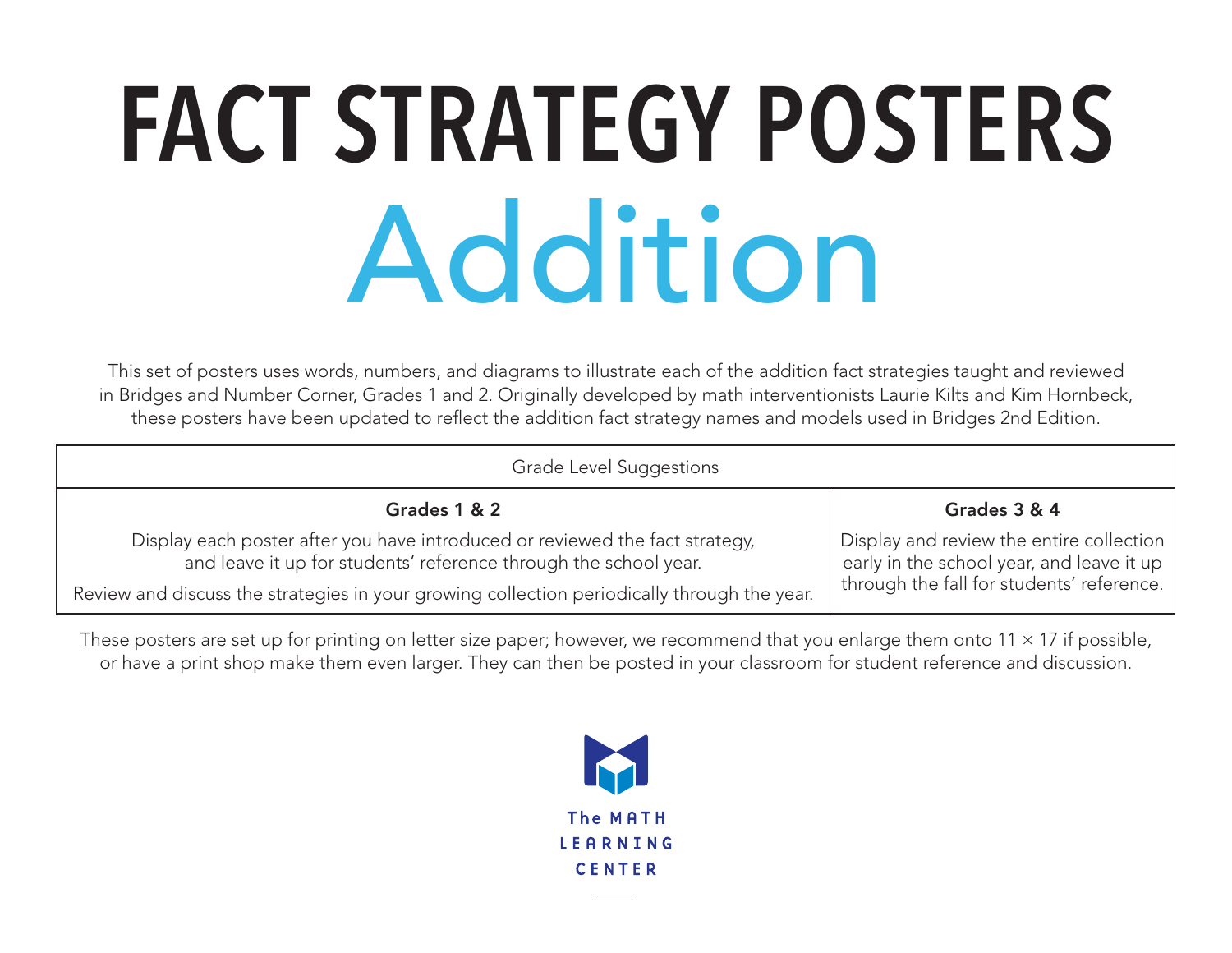### **Doubles Facts**

#### When you add the same number to itself, it's a Doubles fact.



#### Doubles are always even.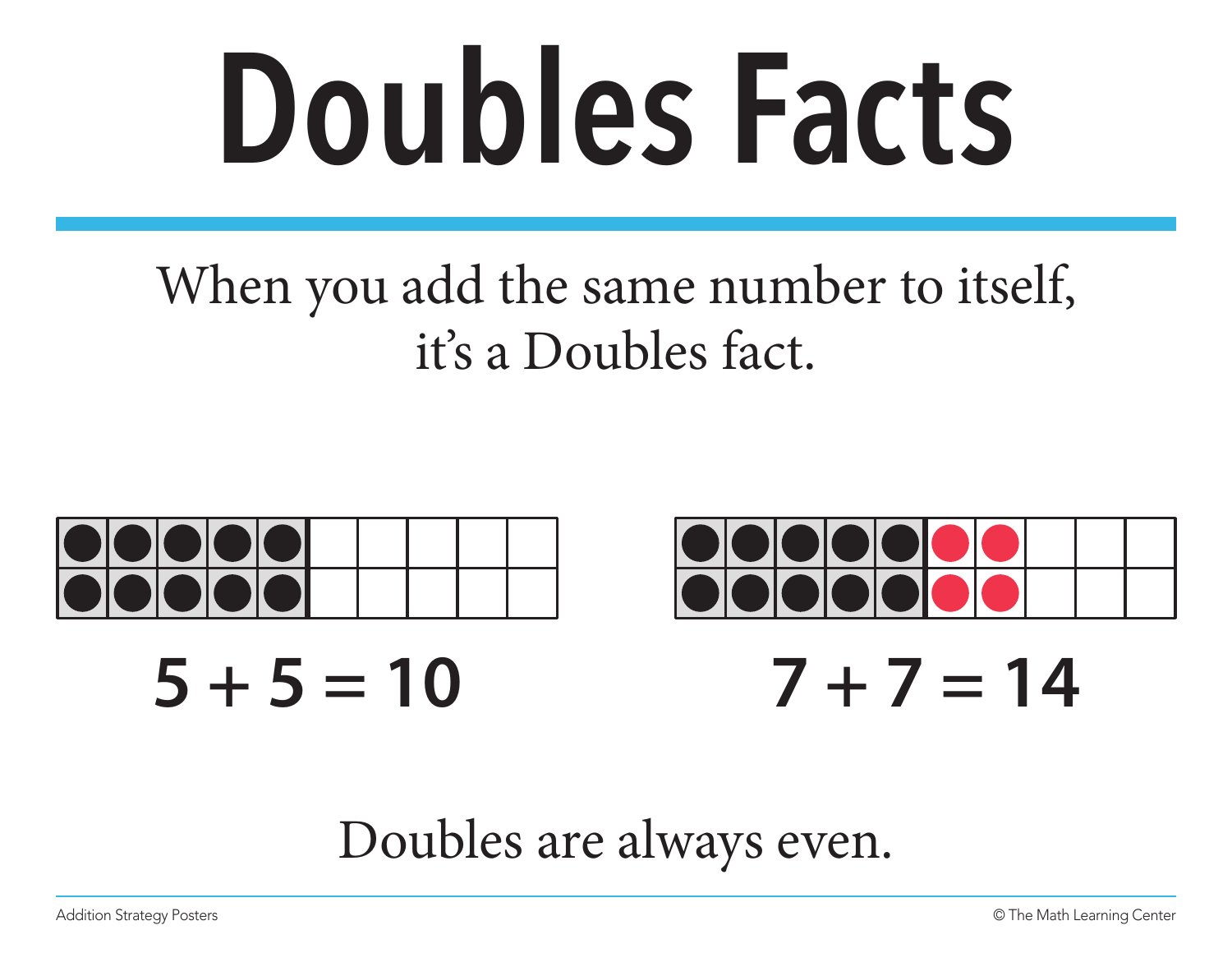#### **Doubles Plus or Minus One Facts**

Double the smaller number and add 1.



Double the larger number and subtract 1.



 $7 + 8 = 15$   $8 + 7 = 15$ 

Doubles Plus or Minus One are always odd.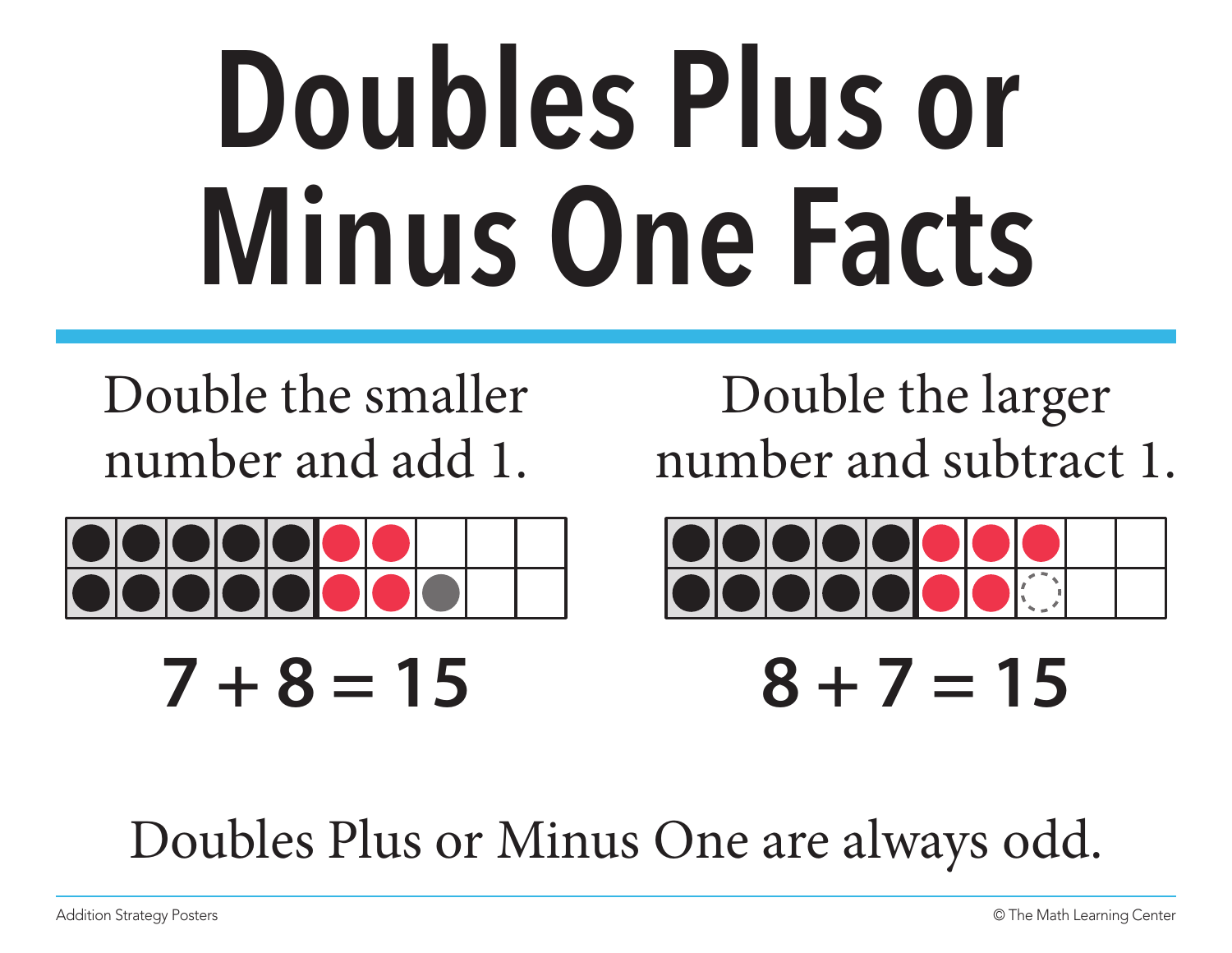# **Make Ten Facts**

#### These pairs of numbers make 10.













 $3 + 7 = 10$   $4 + 6 = 10$   $5 + 5 = 10$ 

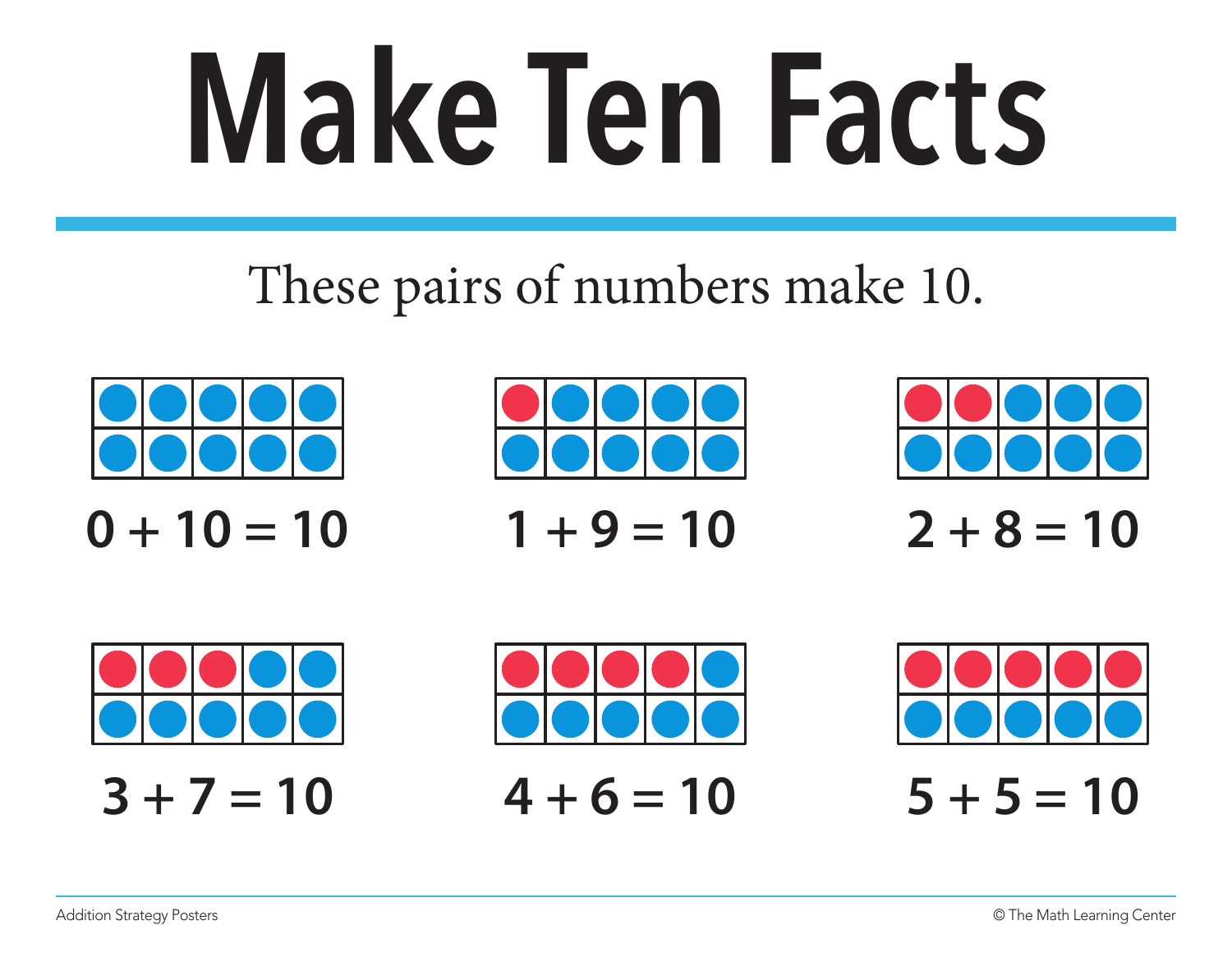### **Add Ten Facts**

When you add 10 to a single-digit number, the sum is always a teen number.

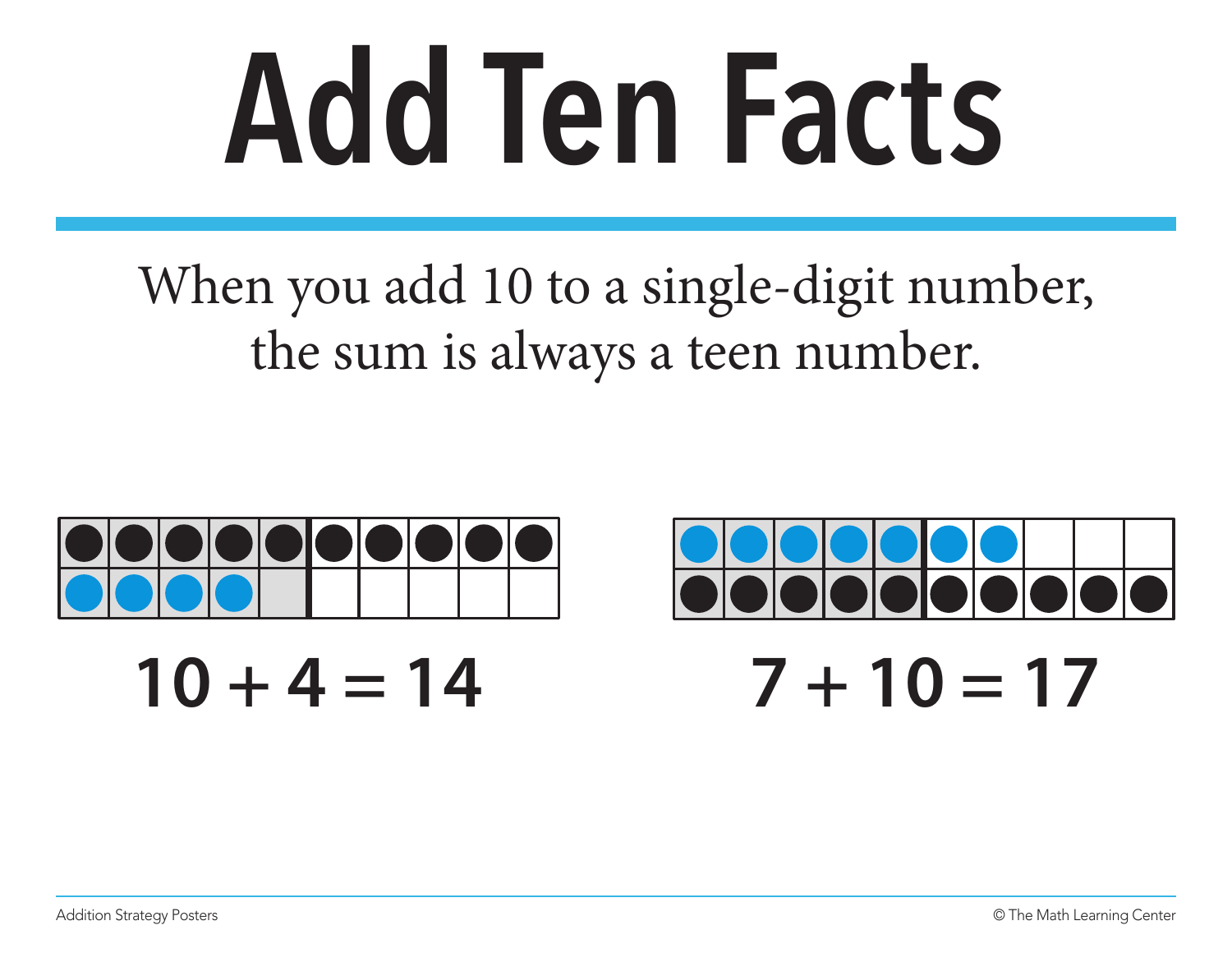### **Add Nine Facts**

**To solve 9 + 4, take 1 from the 4 and give it to the 9 to make 10 + 3.**

 $9 + 4 = 10 + 3$   $7 + 9 = 6 + 10$ 

**To solve 7 + 9, take 1 from the 7 and give it to the 9 to make 6 + 10.** 



 $9 + 4 = 13$   $7 + 9 = 16$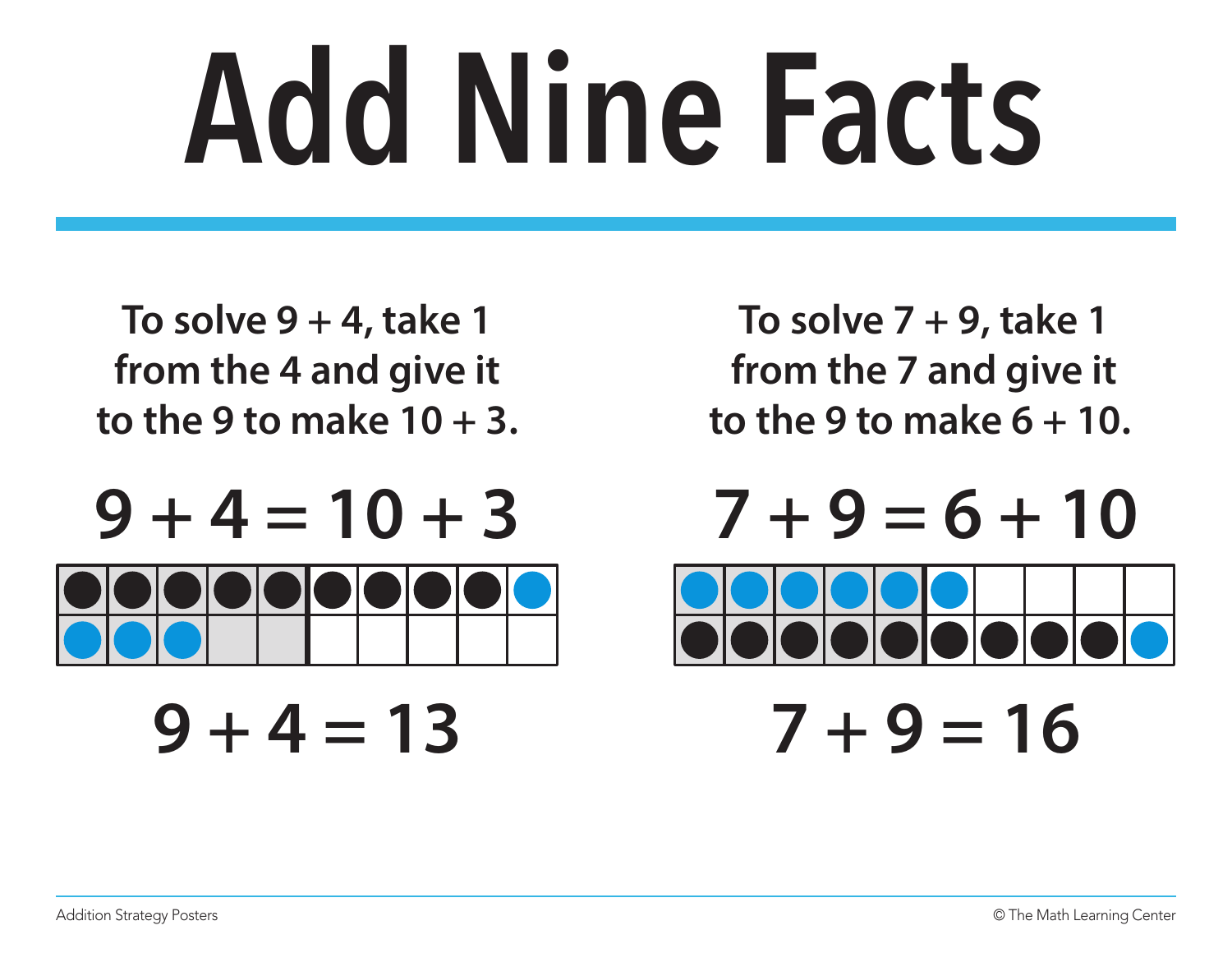### **Add Zero Facts**

When you add 0 to any number, the sum is always that number.

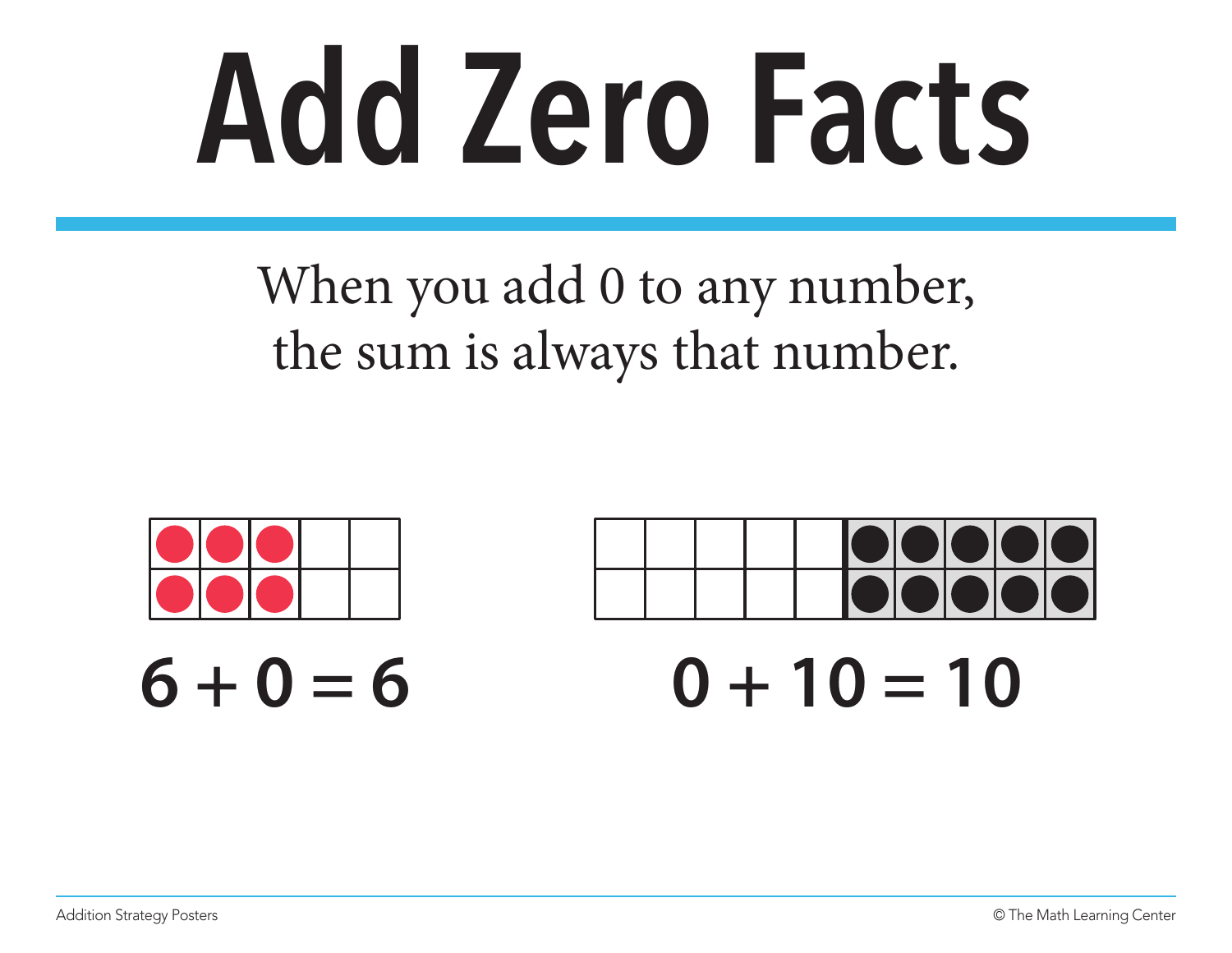### **Count On Facts**

#### You can count on when you add 1, 2, or 3 to another number.



#### Tip: Count on from the larger addend.